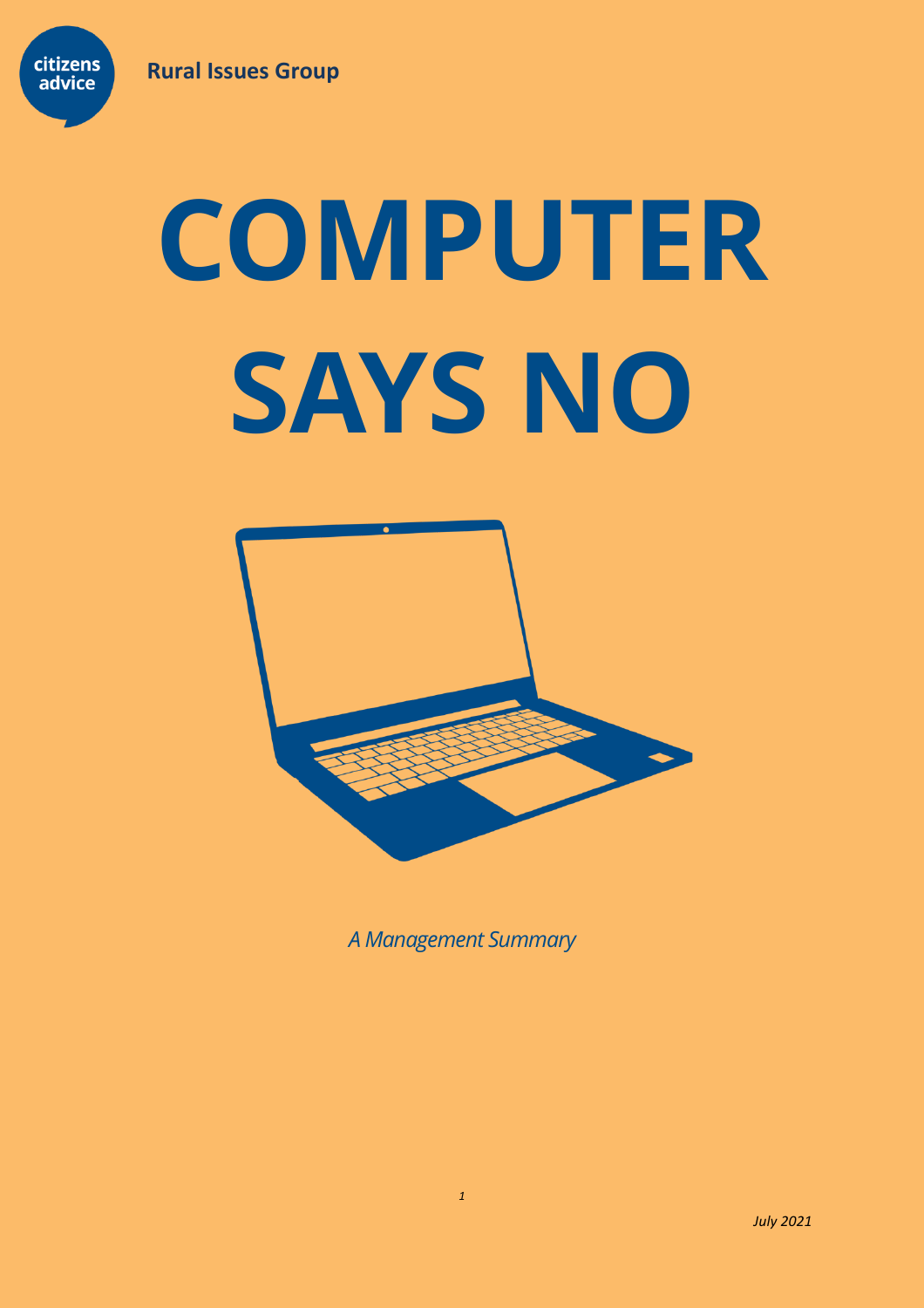**citizens** advice



The technology is moving quickly, and so are our attitudes to it.

The Government is also focused on these issues and helping to improve and develop.

# **KEY POINTS FROM OUR REPORT**

- The importance of the Internet is now almost beyond doubt.
- Almost everyone (96% of households) is now able to obtain an internet connection if they want one – whether by Broadband or via their mobile device.
- People who don't have the ability to use the Internet for any reason are considered to be Digitally Excluded.
- There are many implications of an individual being Digitally Excluded: examples are:
	- Unable to apply for jobs
	- **■** Unable to apply for benefits
	- Unable to seek Advice or other forms of help
	- **■** Unable/difficult to obtain supermarket delivery service (to protect those who need Shielding and those who are clinically more vulnerable)
	- Unable to see family and friends
	- **■** Unable to learn new skills
	- Lacking social contact
	- Limited news/uninformed
	- **E** Lacking entertainment many people now play games and watch television/movies online
	- **EXEC** Elimited access to shopping and other services.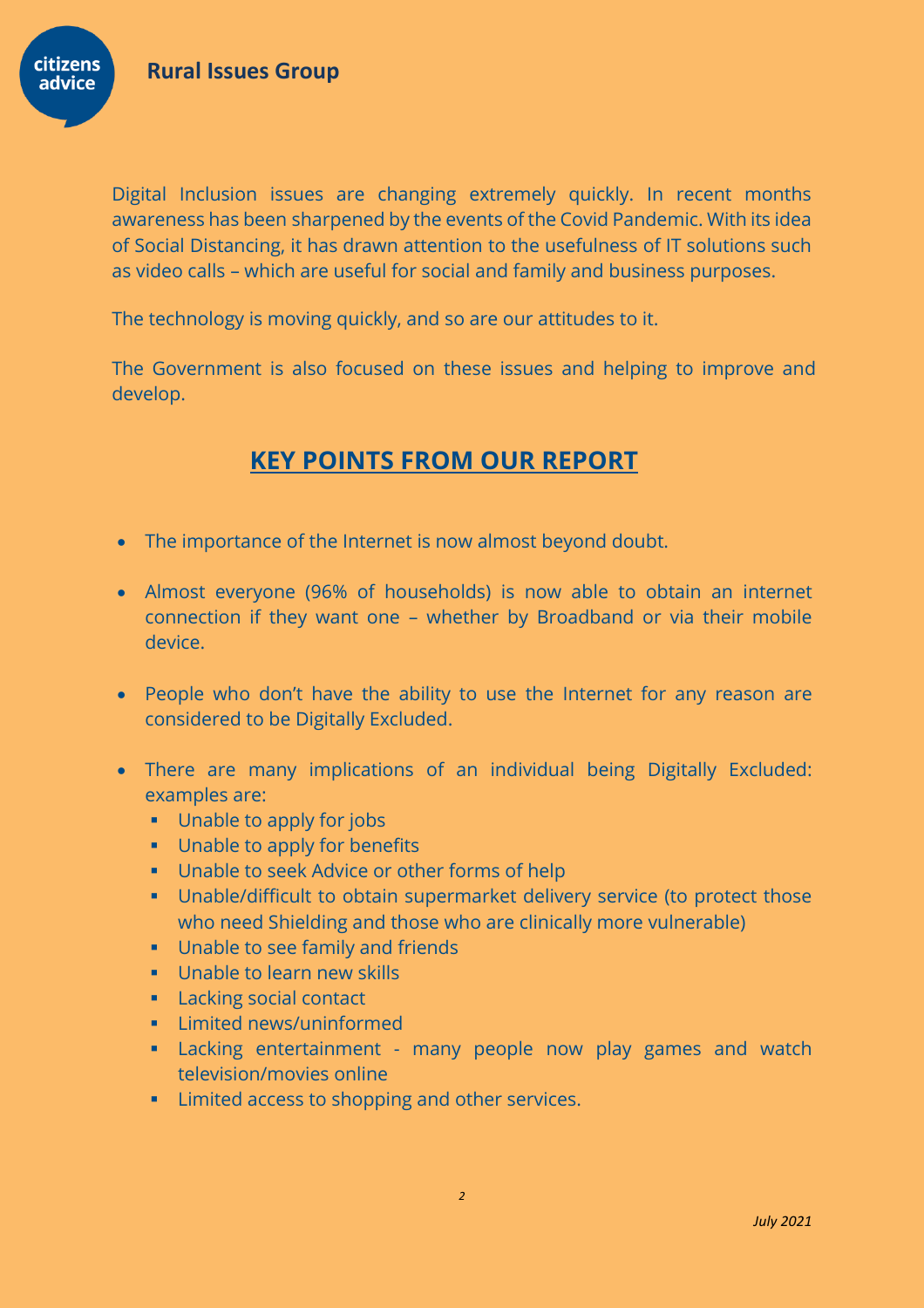## **Rural Issues Group**



- The Government as well as many other organisations now prefers to do business online. The Government is now working hard to improve the availability of the Internet.
- But the few places in which the Internet is not available are Rural.
- Of those who have been offered Superfast Broadband, only about two thirds have taken up the offer. This is now the Key Issue for Digital Inclusion.
- There are seven predictors of non-adoption:
	- Income
	- **•** Education
	- Social Housing
	- **•** Disability
	- Age
	- **■** Availability
	- Household Composition.
- Older people are less likely to take up the offer; people living alone are also less likely to take up the offer; people who are both older and living alone are the least likely to take up the offer – despite the advantages of video calls to contact friends and family.
- The main obstacle to adoption of the Internet is a sense that "it's not for me" – in 60% of cases. This includes people who are put off by the fears of cybercrime.
- Cost of adoption is also a significant factor. People with low incomes are sometimes forced to choose between Broadband and food. 1 in 6 people struggle to afford their Broadband bills; and 2.3million people are behind on their Broadband bill. It is not very realistic to expect to use somebody else's computer. Most people buy a 'phone and a service. A typical entry-level phone will cost just over £25 a month so the total commitment is of £600 over 2 years – and this commitment is not always well understood by our clients. An alternative approach is to buy a computer and an internet service. A very basic laptop computer costs about £194; Broadband service costs at least £22/month for 24 months. So a total commitment of £718 over 2 years. And this excludes any need to print. There may also be initial setting up costs, depending on the choice of provider. Where a client is dependent upon income from Benefits, these may amount to as little as £58.90 a week - so an entry level 'phone costs 10% of income. Where a client is dependent upon